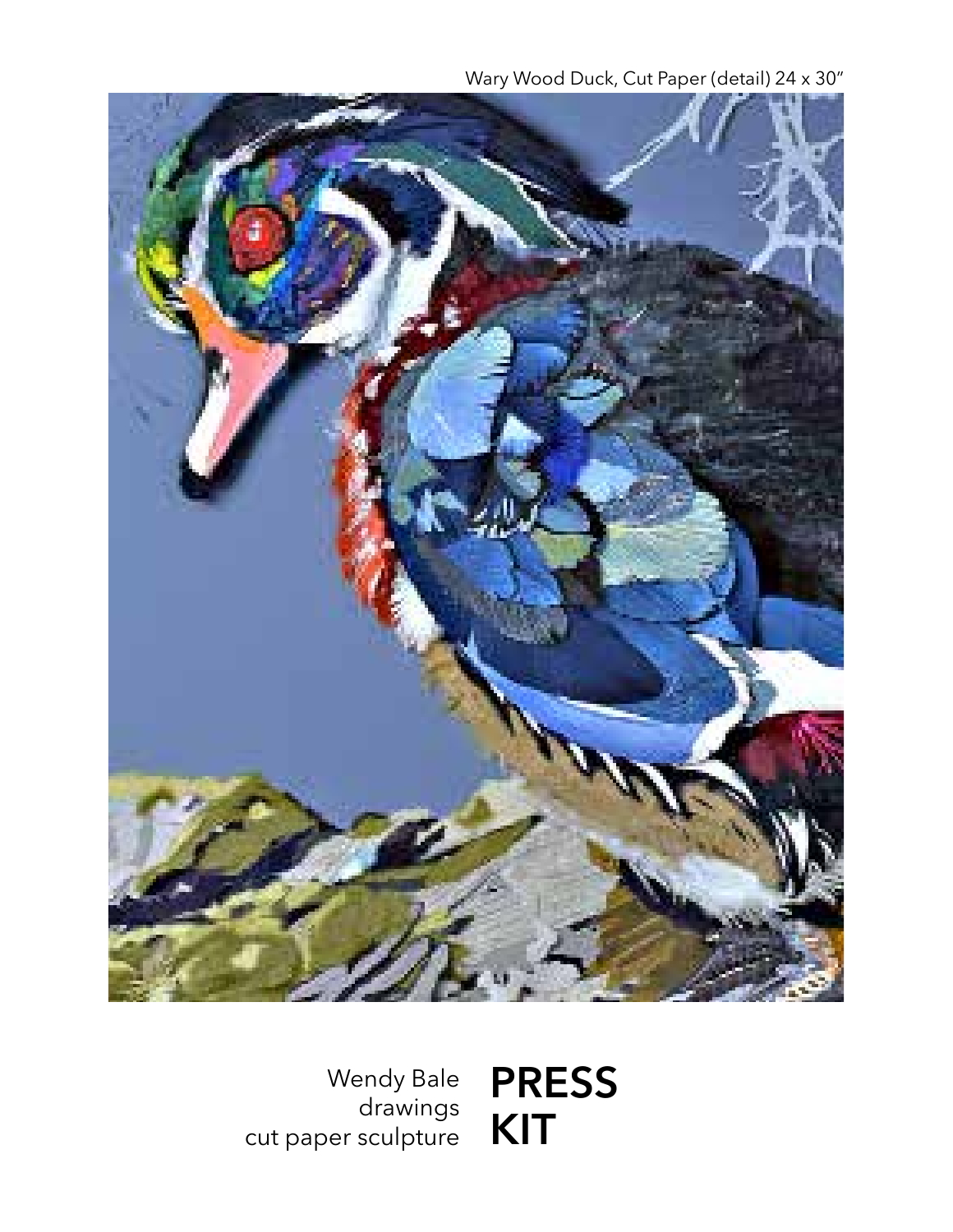

**bio** Wendy Bale

Wendy Bale is an artist and environmentalist in Jamestown, NY. known for hand-cut paper sculptures and charcoal drawings of wildlife. Her inspirations are the local waterways and regions of Western New York and the flora and fauna found there.

After leaving behind her career as a creative director and designer for fashion catalogs, she rekindled her personal art career in 2019.

Now, with time and inspiration, a full-time art career has flourished.

"It is my goal to make connections with people through a mutual love of nature. Seeing someone light up at the sight of a favorite bird—or ask to learn more—is what it is all about for me."

The recent exploration of paper-cutting media has sparked new ways to create her work. Often combined with charcoal, Wendy enjoys discovering novel approaches to telling a story with simple materials.

This new work was featured at the solo show, "Papercuts" at TCAC in Olean, NY in August 2020 was well received in spite of the pandemic. A multi-media event, it included a stop motion video installation.

Two notable shows in collaboration with her furniture-designer husband, Bill Bale, have celebrated and explored important waterways in their lives. "Current", hung at the Octagon Gallery in Westfield, NY in Spring of 2018 and "Riparian Zone | Up & Down the Riverbank at the Crary Art Gallery in Warren, PA in July 2021.

Gallery representation includes Painted Finch Gallery in Corry, PA, and Chautauqua Art Gallery in Lakewood, New York. Wendy belongs to the Guild of American Paper Cutters and is a member of the North Shore Arts Alliance, Tri-County Arts Council, and International Online Art Collective.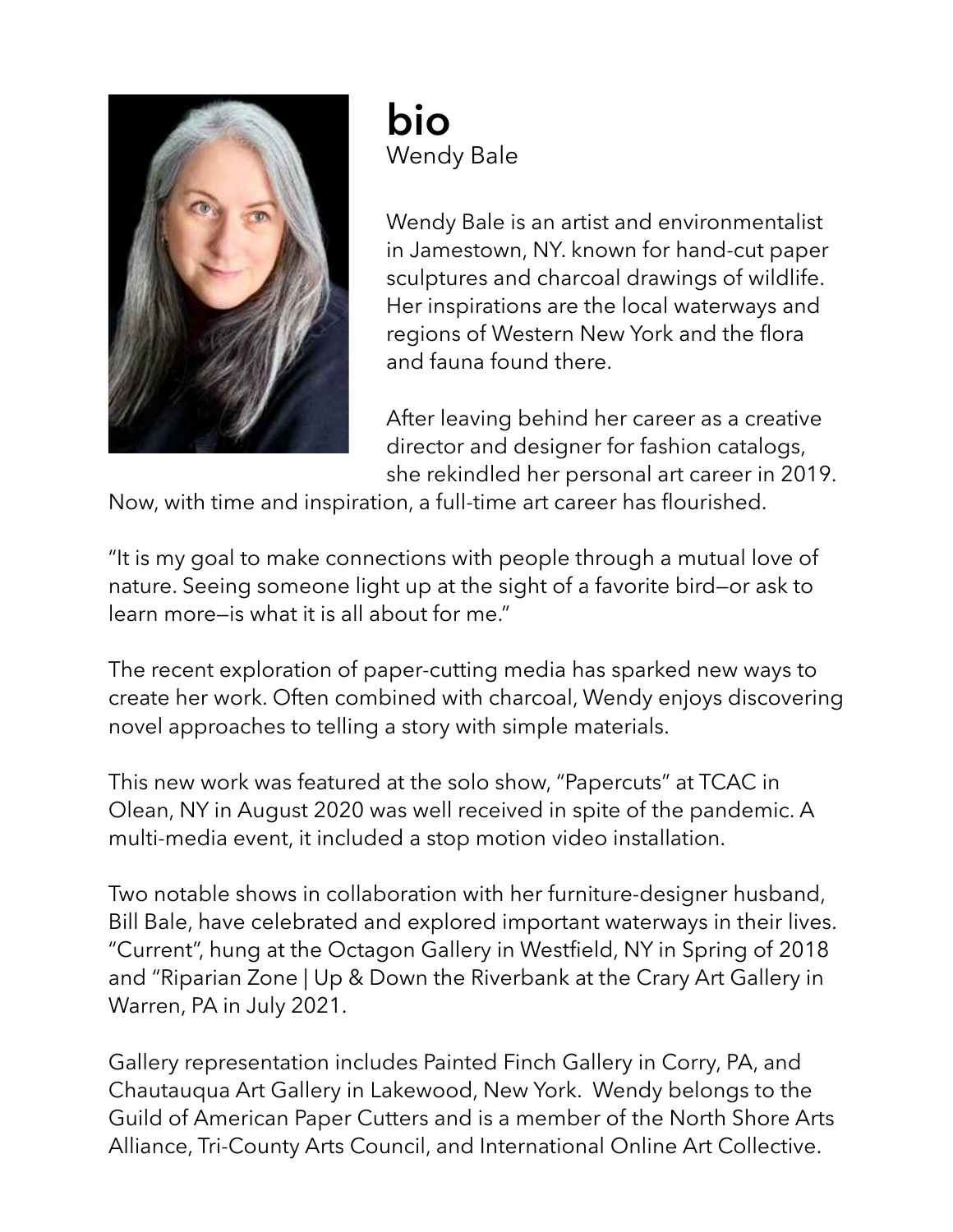# **artist's statement**

Wendy Bale

Witnessing first-hand the fragility of the environment, I have become an advocate through my artwork for the local rivers and creeks and the creatures who inhabit them.

A nature center down the road and world-class natural history institute nearby has had a profound influence on my artwork since moving to Western New York. My home and studios are surrounded by forests and fields filled with birdsong and ponds full of amphibians and dragonflies. Local naturalists and experts have opened my eyes to the stories and details of this incredible life around me. As an artist, once I know it and love it, I often want to make it the subject of my artwork.

I work in both charcoal and hand-cut paper. Especially with the cut paper, people often don't know what they are looking at but are drawn to it by the subject matter. When they get up close and see it is made of paper they're often surprised. Whether it is a familiar favorite or something they've never seen, I love to show people a different side to the natural world… to encourage wonder and understanding so people will value something perhaps previously overlooked.

My busy career gave me little time for my own art for many years, and sometimes I regretted that. But, as I have found my stride this past few years, I realized I have gathered a lifetime of experience, ideas, and knowledge just bursting to come out. And I continue to find more inspiration every single day.

—Wendy Bale, May 2021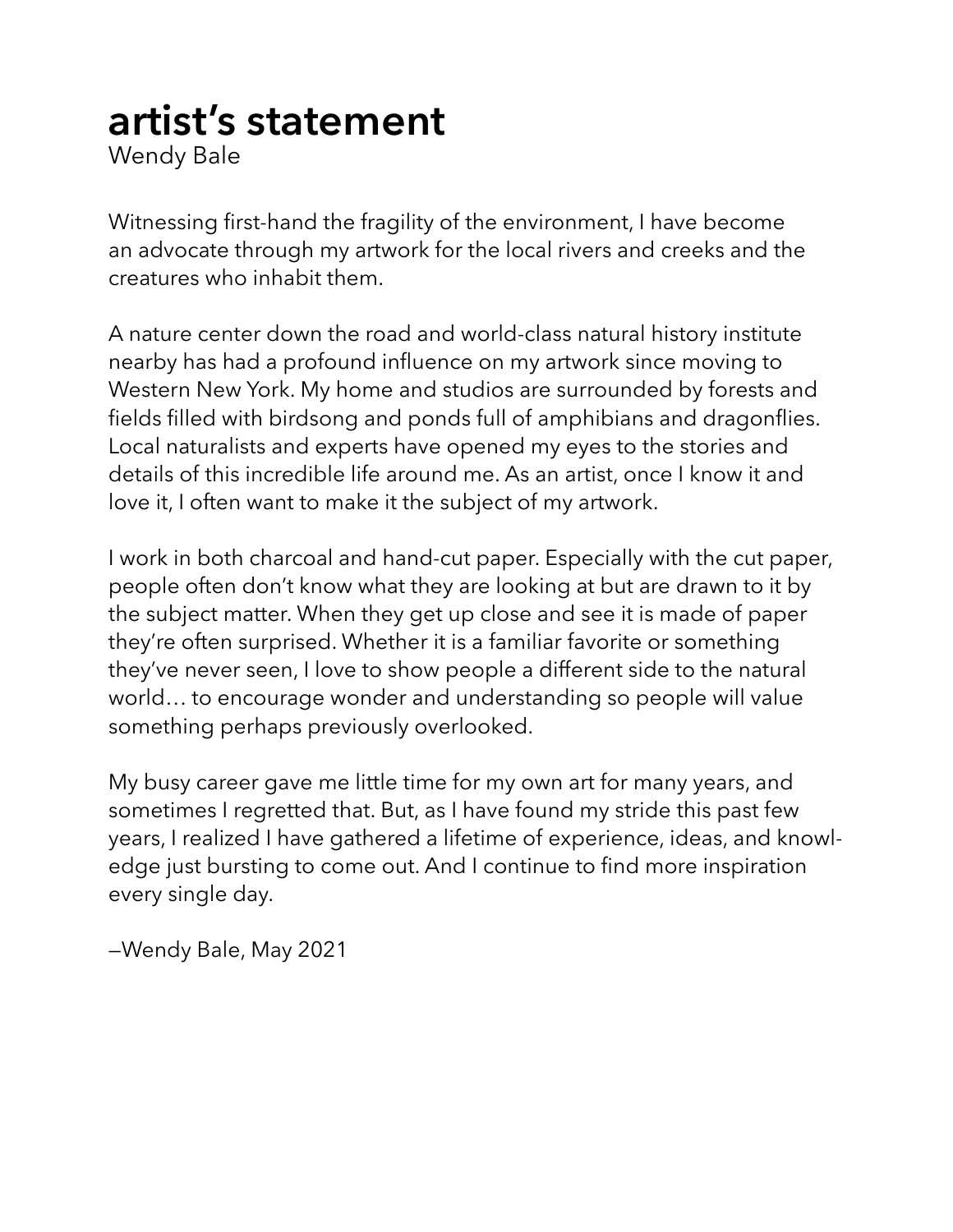# **cv**

Wendy Bale

## **Gallery shows** (\*indicates juried shows)

2021

"Riparian Zone | Up & Down the Riverbank" joint show with Sandhill Bill —Crary Art Gallery, Warren, PA

## 2020

"Papercuts" Solo show—Tri-County Arts Council, Olean, NY 20/20 Vision Women Artists of WNY— Castellani Art Museum, Niagara University, NY

## 2019

\*Mechanical Circus —3rd on 3rd Gallery, Jamestown, NY \*Women Create Biennial Juried Art Show—3rd on 3rd Gallery, Jamestown, NY NSAA Member Show—Octagon Gallery, Westfield, NY \*Blue Mind National Show —3rd on 3rd Gallery, Jamestown, NY Tri-County Arts Council Member Show, Olean, NY \*100 under 100—3rd on 3rd Gallery, Jamestown, NY

## 2018

Winged Ox Players theater reception, Jamestown, NY \*My Jtown New York—3rd on 3rd Gallery, Jamestown, NY \*100 under 100 show —3rd on 3rd Gallery, Jamestown, NY

## 2017

\*Nature Meets Arts—Enjoy The Journey Art Gallery, West Seneca, NY The Laws of Nature— Lake Shore Center For the Arts, Westfield, NY Travels with Tom Annear—Sensory Winery, Ripley, NY \*Biennial show with North East PA Artists—Sensory Winery, Ripley, NY CURRENT, Duo-show with Bill Bale—Octagon Gallery, Westfield, NY

2016

\* Women Create Biennial Juried Art Show— Dykeman Gallery, Jamestown, NY NSAA Member Show—3rd on 3rd Gallery, Jamestown, NY A Different Light—Duo-show with Monika Garami—Wetmore Gallery, Warren, PA \*Over 100 Under 100—3rd on 3rd Gallery, Jamestown, NY

## **Select online/virtual group exhibitions**

2021

\* Nature, an art exibition | int'l competition —International Online Art Collective (IOAC) Stories of Art & Mind: At Home With Art Gallery —IOAC (curated and edited video) Arbritrary Illusion: At Home With Art Gallery—IOAC (curated and edited video)

## 2020

NSAA Member Show Octagon Gallery Virtual Show —Octagon Gallery Westfied, NY A Touch of Golden: At Home With Art Gallery—International Online Art Collective (IOAC)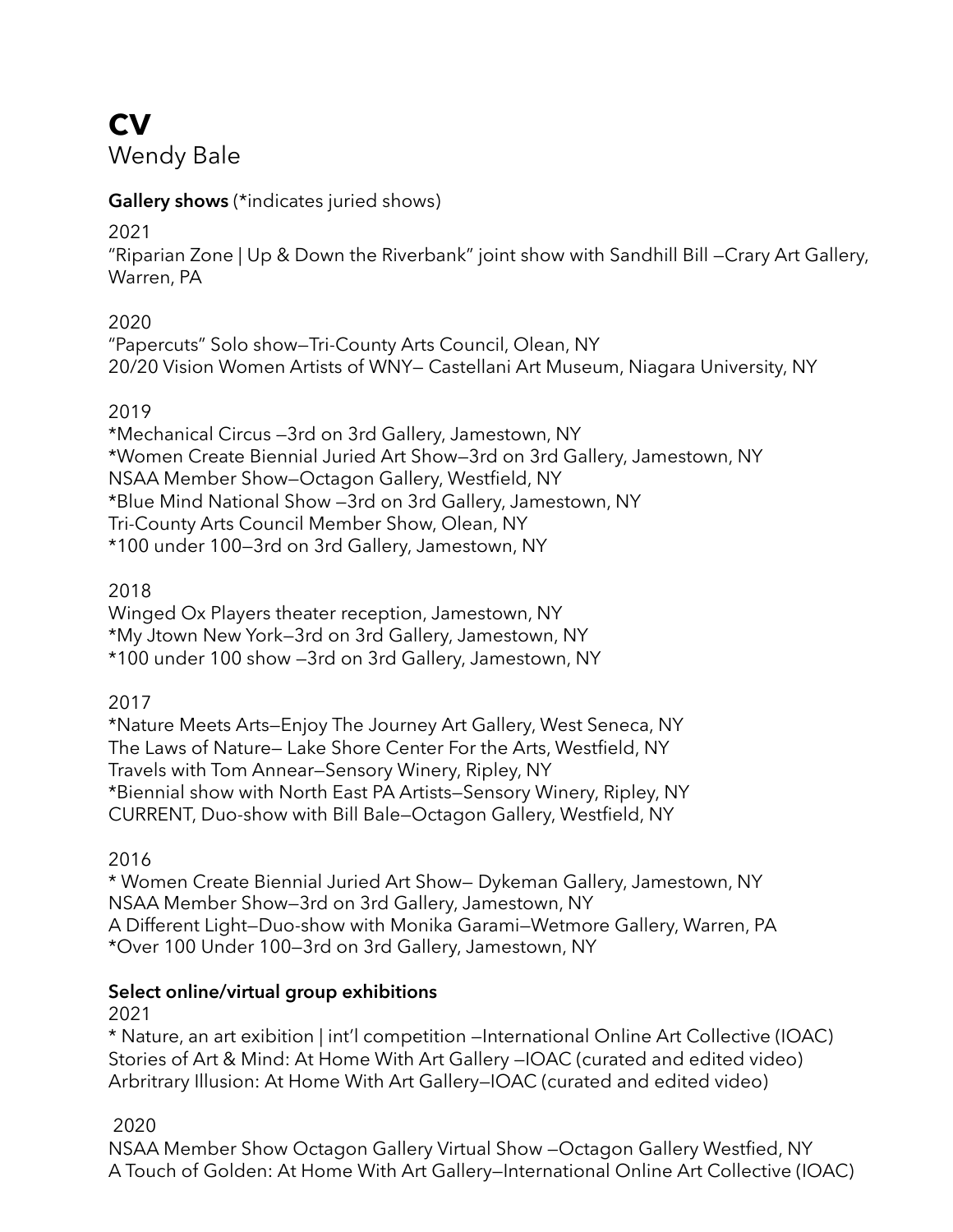## **cv**, cont. Wendy Bale

### **Festivals, Studio Tours and Pop Up Galleries**

2019

Wild America Festival—Roger Tory Peterson Institute/Panama Rocks, Panama, NY (Judge) 20th Anniversary Earth, Wood and Fire Artists Tour—Jefferson County, WI 2nd Annual POP UP Gallery —Sandhill Designs, Jamestown, NY

2018

Wild America Festival—Roger Tory Peterson Institute/Panama Rocks, Panama, NY POP UP Gallery —Sandhill Designs, Jamestown, NY

2017

Wild America Festival—Roger Tory Peterson Institute/Panama Rocks, Panama, NY

### **Live Demonstrations and Workshops**

2019

"Cut Paper Feathers Demo" Earth, Wood and Fire Artists Tour—Jefferson County, WI "Cut Paper Grape Leaves with Wendy Bale" Wine Walk—Painted Finch Gallery, Corry, PA "Fanciful Feather Cut Paper Demo" POP UP Gallery —Sandhill Designs, Jamestown, NY

2018

"Cut Paper Workshop" with CURRENT —Sandhill Designs Studios, Jamestown, NY "Cut Paper Art Demo with Wendy Bale" —Painted Finch Gallery, Corry, PA

## **Select Video Demonstrations and Tutorials**

https://www.youtube.com/channel/UC-FB8yWfykkc8E9SZkkXNPQ/featured?view\_as=public

2020

"Cut Paper Feather" Parts I, II, III —Monday Movie Episodes 47-49

"Colorful Sparrows + Demo" —Monday Movie Episode 43

"Counting Crows Part I" (Stop motion video) —Monday Movie Episode 40

"Common Yellow-throat Warbler Cut Paper Demo" —Monday Movie Episode 37

"Cut Paper Art" Demo —"Caroline's Zoom Room" —virtual classroom demo

2019

"Cinnamon Fern Cut Paper Demo" —Monday Movie Episode 30

"Cut Paper Crow Tutorial" —Monday Movie Episode 13

"Night Studio" Video short featuring the art of Wendy Bale

Link: https://www.youtube.com/watch?v=WuTa\_5xGETY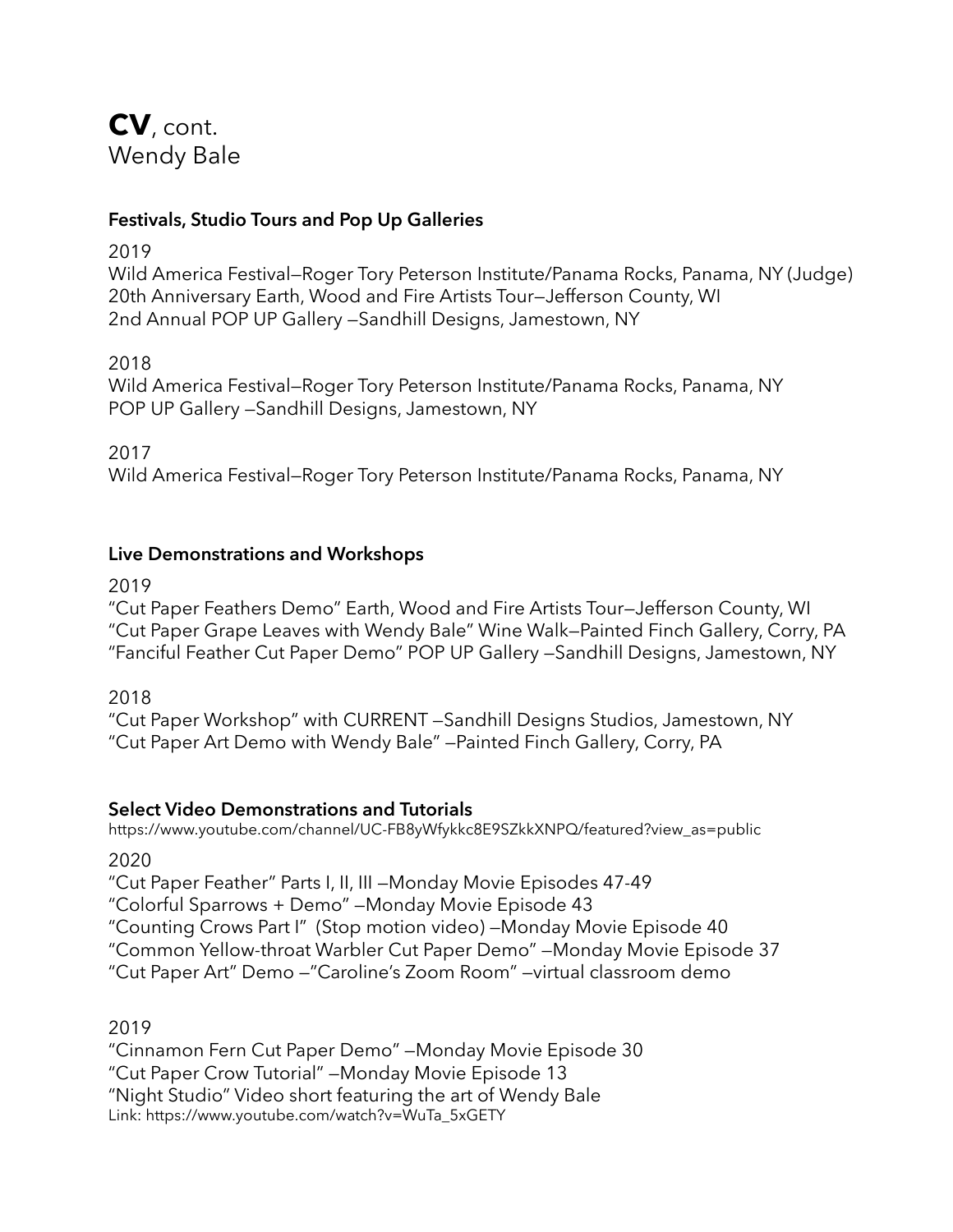## **cv**, cont. Wendy Bale



Why cut paper? 2020 https://youtu.be/EPx2QzwrMGg



# **Gallery Representation:**

Painted Finch Gallery, Corry, PA Chautauqua Art Gallery, Lakewood, NY

### **In Print**

For press releases and articles about my work: https://www.wendybaleart1st.com/press

## **Memberships**

Guild of American Paper Cutters —International Tri-County Arts Council—New York State North Shore Arts Alliance—Chautauqua County, NY International Online Art Collective —International

### **International Online Art Collective**

Founding member, editor, graphic designer, and curator of collective featuring15 artists worldwide. Established March 2020 in response to Covid-19 Pandemic.

### **Previous related experience**

1988-2019 Creative Director, Photo Art Director and Graphic Artist for fashion catalogs, magazine and print publications—Madison WI and Warren, PA

1984-1988 Freelance designer and illustrator— Madison, WI; HomeScapes custom drawings— Cambridge, WI Illustrator, owner

## **Education**

Graduated with honors, Scattergood Friends School, West Branch, IA 1976; Notable further studies: Andrew G. Balkin MFA (intaglio printmaking) 1987-88; Thomas Annear (oil painting) 2014; Katherine Galbraith PSS, OPA, AWA (charcoal drawing) 2015; Samila Sosic MFA, University of Pittsburgh (drawing) 2019 and (oil painting) 2020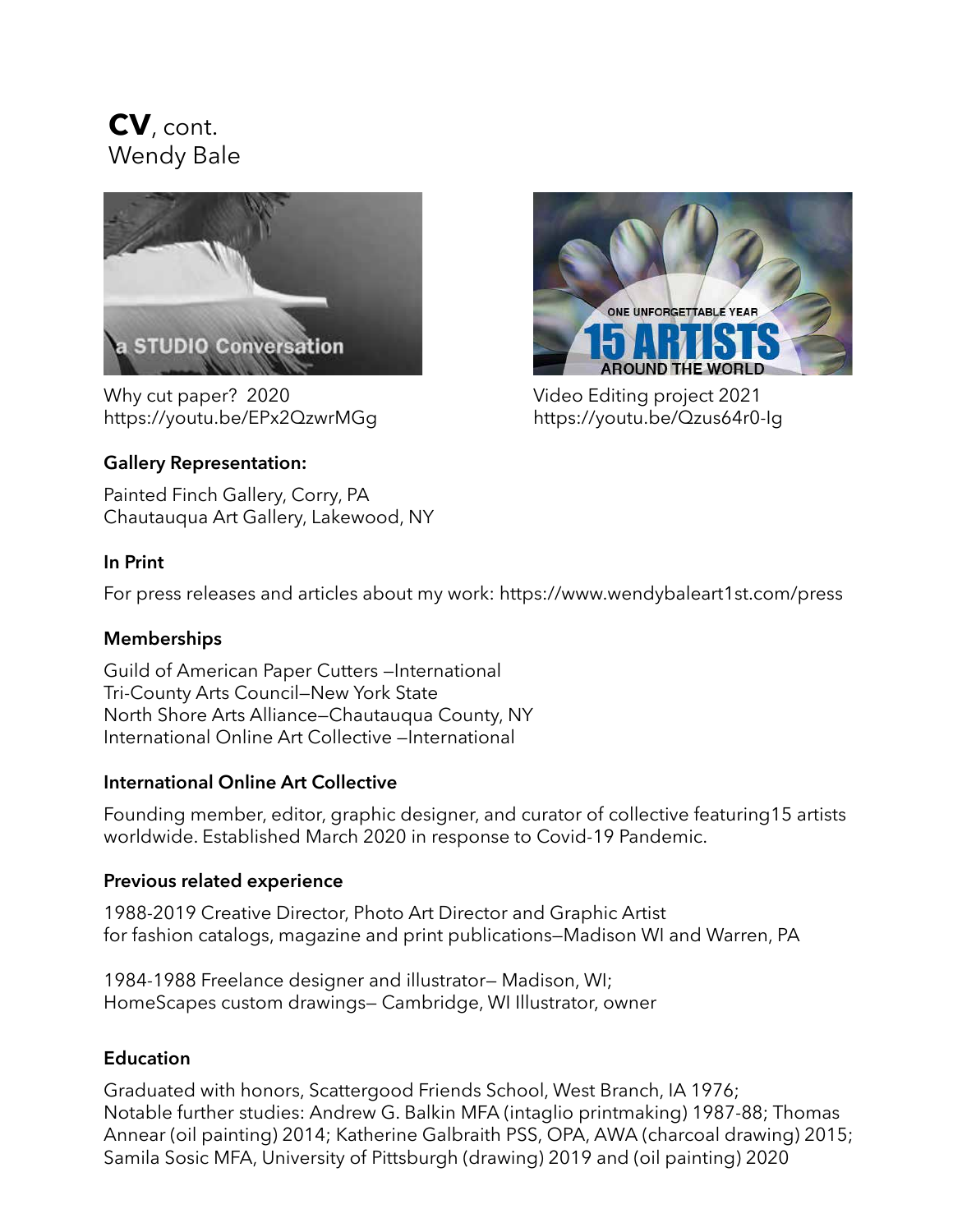## **art samples** Wendy Bale

Ode to the River Charcoal on Canvas 52 x 43"

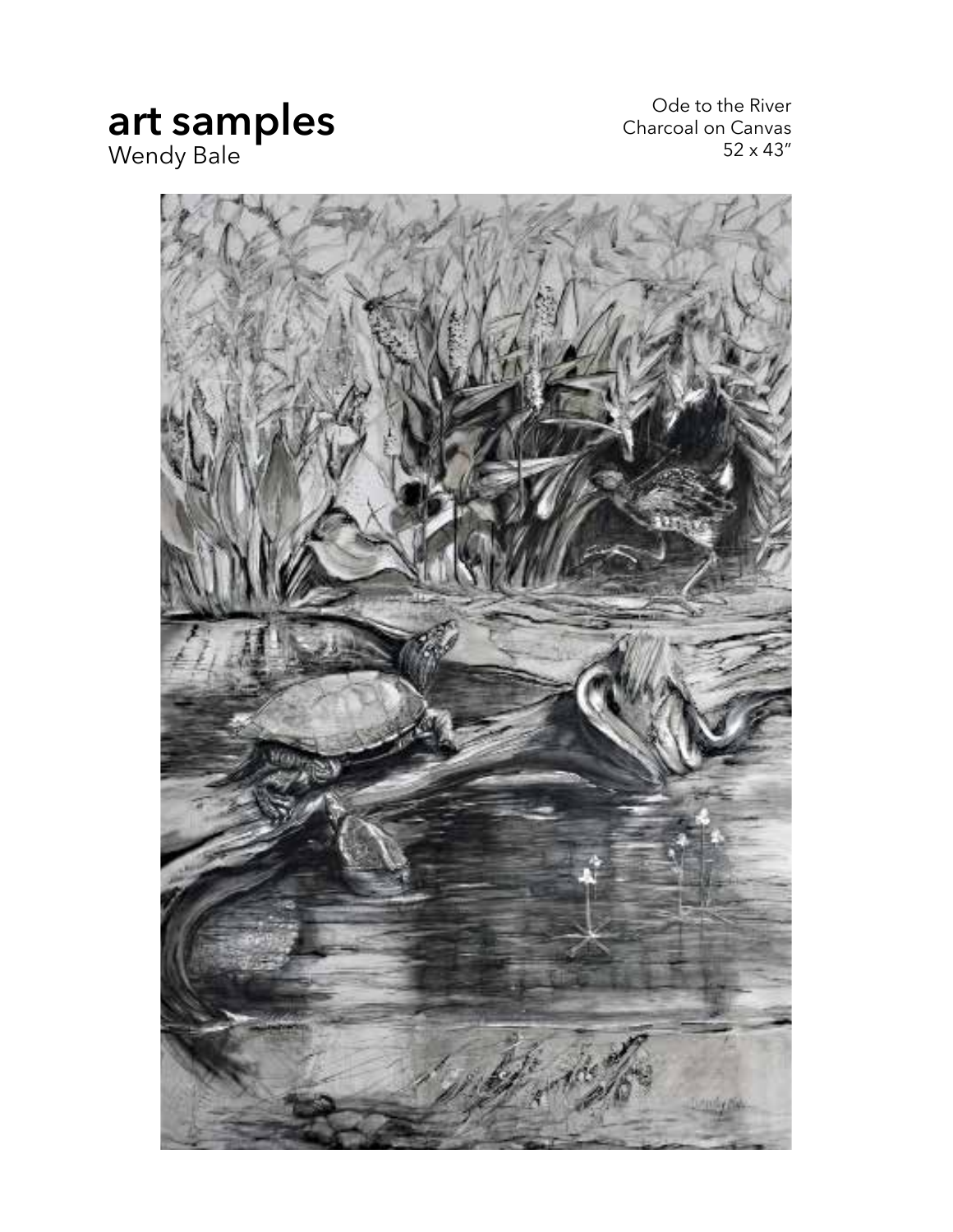## **art samples** Wendy Bale

Hooded Merganser Cut Paper 26 x 20"

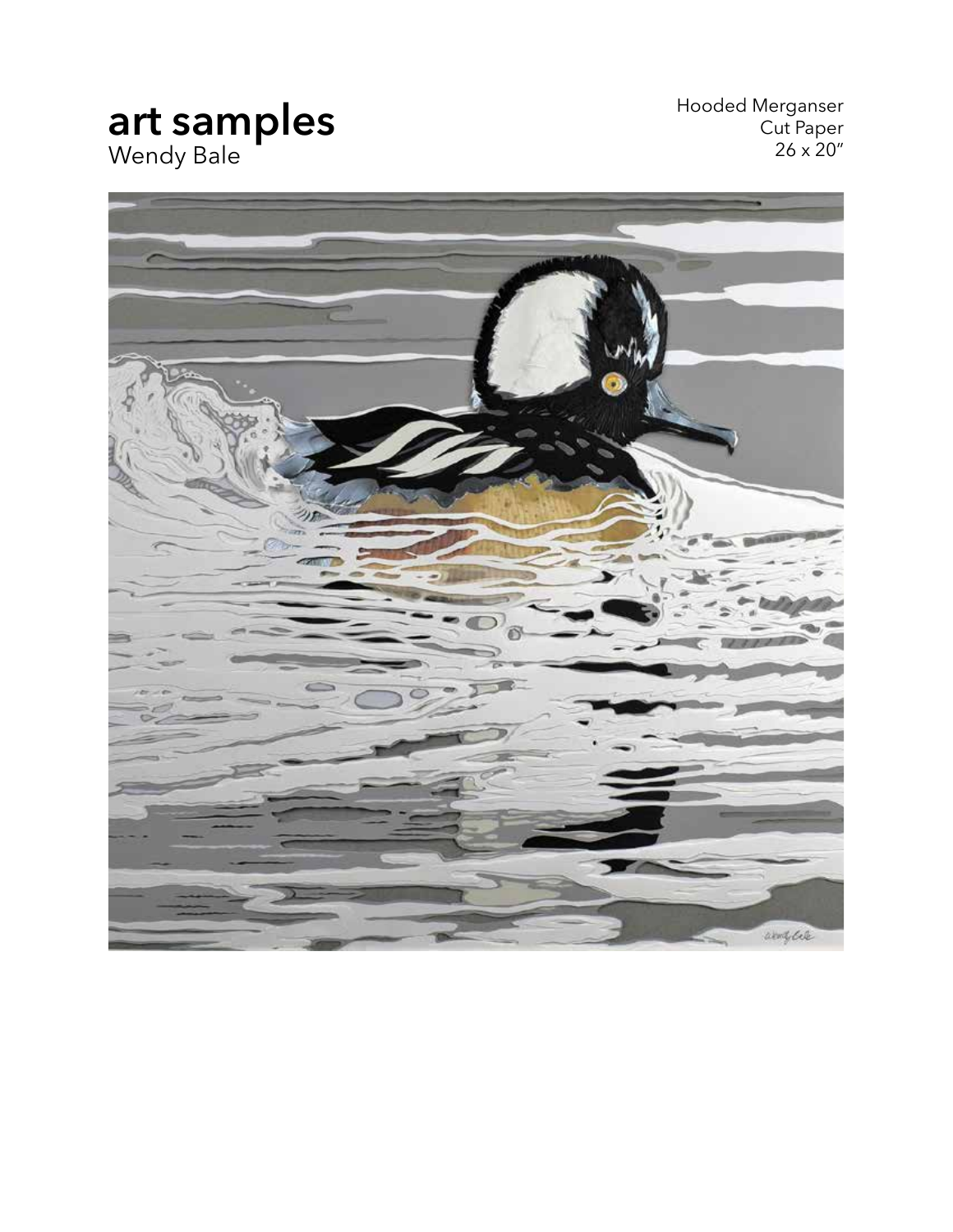## **art samples** Wendy Bale

Cormorant Charcoal drawing with cut paper stones and feather 26 x 20"